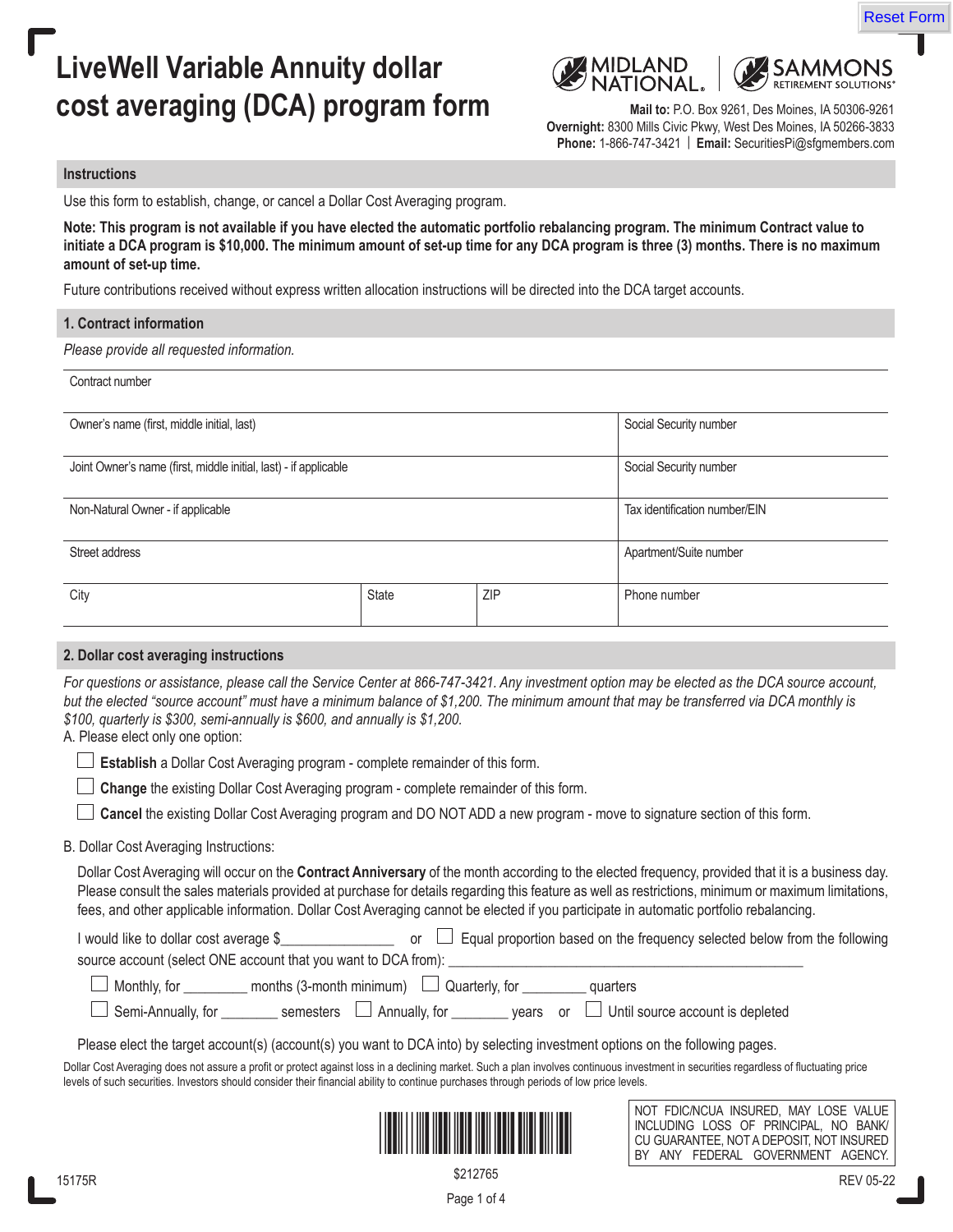## **3. Investment options**

*Please designate your allocations in whole percentages only. No matter which investment options are chosen, the total allocations must equal 100%, or the application will not be considered in good order.*

## **LiveWell® Models**

| Accumulation      | Percent | Income      |                    | Percent       |
|-------------------|---------|-------------|--------------------|---------------|
| Conservative      | $\%$    | High Income |                    | $\%$          |
| Moderate          | $\%$    |             | Diversified Income | $\%$          |
| Moderate Growth   | %       |             |                    |               |
| Growth            | $\%$    |             |                    | BY<br>POWERED |
| Aggressive Growth | $\%$    |             |                    |               |

INI( )KNINUƏIAK

| Investment options                                                 | Percent                        |
|--------------------------------------------------------------------|--------------------------------|
| Large Value                                                        |                                |
| American Century VP Disciplined Core Value II                      | $\%$                           |
| American Century VP Value Fund II                                  | $\%$                           |
| American Funds IS Washington Mutual Investors Fund Class 4         | $\%$                           |
| BlackRock Basic Value V.I. Fund Class III                          | $\frac{0}{0}$<br>$\frac{1}{2}$ |
| BlackRock Equity Dividend V.I. Fund Class III                      | $\%$                           |
| Columbia Variable Portfolio Dividend Opportunity Class 2           | $\%$                           |
| Columbia Variable Portfolio Select Large-Cap Value 2               | $\%$                           |
| <b>Invesco V.I. Diversified Dividend II</b>                        | $\%$                           |
| Pioneer Equity Income VCT Portfolio Class II                       | $\%$                           |
| Principal VC Equity Income 3                                       | $\%$                           |
| Large Blend                                                        |                                |
| American Funds IS Growth-Income Fund Class 4                       | $\frac{0}{0}$                  |
| ClearBridge Variable Dividend Strategy Portfolio Class II          | $\%$                           |
| Columbia Variable Portfolio Contrarian Core Class 2                | $\%$                           |
| DWS Equity 500 Index VIP Class B                                   | $\frac{0}{0}$                  |
| Franklin Rising Dividends VIP Fund Class 2                         | $\%$                           |
| Invesco V.I. Equally Weighted S&P 500 II                           | $\%$                           |
| Invesco V.I. Main Street II                                        | $\%$                           |
| Lord Abbett Series Fund Fundamental Equity Portfolio VC            | $\%$                           |
| MFS VIT II Blended Research Core Equity Portfolio<br>Service Class | $\frac{0}{0}$                  |
| Large Growth                                                       |                                |
| Alger Capital Appreciation Portfolio Class S                       | $\%$                           |
| American Century VP Ultra Fund II                                  | $\%$                           |
| American Funds IS Growth Fund Class 4                              | $\%$                           |
| BlackRock Large Cap Focus Growth V.I. Fund Class III               | $\%$                           |
| ClearBridge Variable Large Cap Growth Portfolio Class II           | $\%$                           |
| Fidelity VIP Contrafund Portfolio Service Class 2                  | $\%$                           |
| Fidelity VIP Growth Opportunities Portfolio Service Class 2        | $\frac{0}{0}$                  |
| Franklin DynaTech VIP Fund Class 2                                 | $\frac{0}{0}$                  |
|                                                                    |                                |

*The model portfolios will not automatically rebalance unless automatic portfolio rebalancing is elected.* 

| Investment options                                                        | Percent       |
|---------------------------------------------------------------------------|---------------|
| Principal VC Blue Chip 3                                                  | %             |
| Rydex VIF S&P 500 Pure Growth Fund                                        | $\%$          |
| T. Rowe Price Blue Chip Growth II                                         | $\%$          |
| <b>Mid Value</b>                                                          |               |
| AB VPS Small/Mid Cap Value Portfolio B                                    | $\%$          |
| American Century VP Mid Cap Value Fund II                                 | $\%$          |
| Janus Henderson VIT Mid Cap Value Portfolio Service Shares<br>Mid Blend   | $\%$          |
| ClearBridge Variable Mid Cap Portfolio Class II                           | $\%$          |
| <b>Mid Growth</b>                                                         |               |
| Federated Hermes Kaufmann II Svc                                          | $\%$          |
| Fidelity VIP Mid Cap Portfolio Service Class 2                            | $\frac{0}{0}$ |
| Invesco V.I. Discovery Mid Cap Growth II                                  | $\%$          |
| Janus Henderson VIT Enterprise Service Shares                             | $\frac{0}{0}$ |
| <b>Small Value</b>                                                        |               |
| Guggenheim VIF Small Cap Value Fund (Series Q)                            | $\%$          |
| Royce Capital Fund - Small-Cap Portfolio Service Class                    | $\frac{0}{0}$ |
| <b>Small Blend</b>                                                        |               |
| DWS Small Cap Index VIP Class B                                           | $\%$          |
| Invesco V.I. Main Street Small Cap II                                     | $\%$          |
| Invesco V.I. Small Cap Equity II                                          | $\%$          |
| <b>Small Growth</b>                                                       |               |
| ClearBridge Variable Small Cap Growth Portfolio Class II                  | $\%$          |
| MFS VIT New Discovery Portfolio Service Class                             | $\frac{0}{0}$ |
| International Large                                                       |               |
| American Funds IS International Fund Class 4                              | $\%$          |
| American Funds IS International Growth and Income Fund<br>Class 4         | %             |
| Fidelity VIP Intl Capital App Service Class 2                             | %             |
| Invesco Oppenheimer V.I. International Growth II                          | $\frac{0}{0}$ |
| Janus Henderson VIT Overseas Service Shares                               | $\%$          |
| Lazard Retirement International Equity Portfolio Service<br><b>Shares</b> | $\%$          |
| MFS VIT II International Intrinsic Value Portfolio Service Class          | $\%$          |
| Templeton Foreign VIP Fund Class 2                                        | $\%$          |



*Continued on page 3* 

Page 2 of 4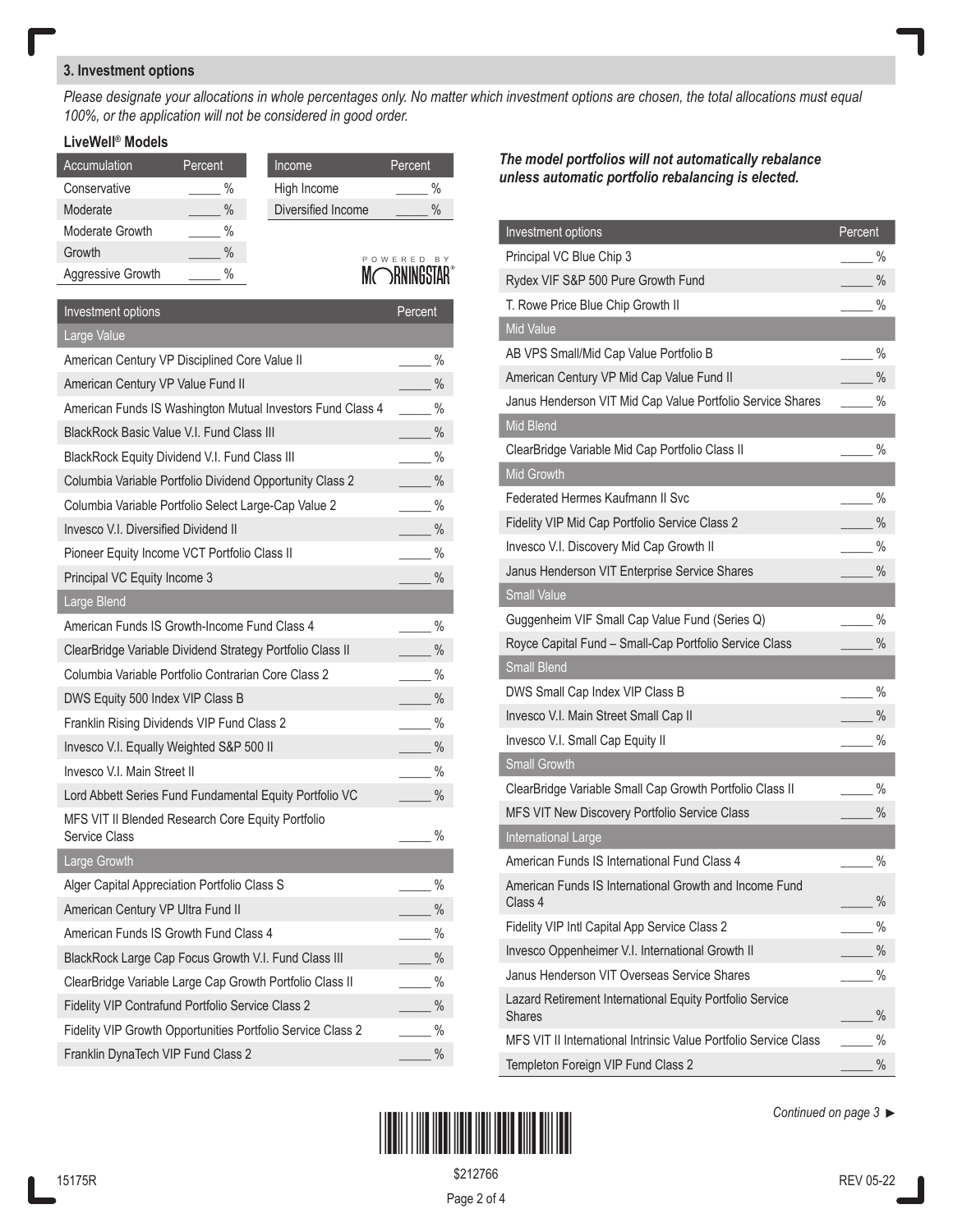## **3. Investment options** *(continued)*

*Please designate your allocations in whole percentages only. No matter which investment options are chosen, the total allocations must equal 100%, or the application will not be considered in good order.*

| Investment options                                                                      | Percent       |
|-----------------------------------------------------------------------------------------|---------------|
| <b>International Small</b>                                                              |               |
| American Funds IS Global Small Capitalization Fund Class 4                              | $\%$          |
| <b>World Stock</b>                                                                      |               |
| American Funds IS Global Growth Fund Class 4                                            | $\%$          |
| American Funds IS Capital World Growth and Income Fund<br>Class 4                       | $\frac{0}{0}$ |
| Invesco V.I. Global II                                                                  | $\%$          |
| Janus Henderson VIT Global Research Portfolio Service<br>Shares                         | $\frac{0}{0}$ |
| <b>Emerging Markets</b>                                                                 |               |
| American Funds IS New World Fund Class 4                                                | $\%$          |
| Columbia Variable Portfolio Emerging Markets 2                                          | $\frac{0}{0}$ |
| Fidelity VIP Emerging Markets Portfolio Service Class 2                                 | $\frac{0}{0}$ |
| MFS VIT II Emerging Markets Equity Portfolio Service Class                              | $\frac{0}{0}$ |
| Templeton Developing Markets VIP Fund Class 2                                           | $\%$          |
| <b>Commodities/Precious Metals</b>                                                      |               |
| PIMCO Commodity Real Return Strategy Portfolio Advisor<br>Class                         | %             |
| <b>Energy/Natural Resources</b>                                                         |               |
| ALPS   Alerian Energy Infrastructure Portfolio Class III                                | %             |
| VanEck VIP Global Resources S                                                           | $\frac{0}{0}$ |
| Financial                                                                               |               |
| <b>JHVIT Financial Industries II</b>                                                    | $\%$          |
| <b>Health</b>                                                                           |               |
| T. Rowe Price Health Sciences II                                                        | $\%$          |
| <b>Real Estate</b>                                                                      |               |
| Fidelity VIP Real Estate Portfolio Service Class 2                                      | $\frac{0}{0}$ |
| MFS VIT III Global Real Estate Service                                                  | $\frac{0}{0}$ |
| <b>Technology</b>                                                                       |               |
| Columbia Variable Portfolio Seligman Global Tech 2                                      | $\frac{0}{0}$ |
| Janus Henderson VIT Global Technology and Innovation<br><b>Portfolio Service Shares</b> | $\%$          |
| MFS VIT II Technology Portfolio Service Class                                           | $\%$          |
| <b>Utilities</b>                                                                        |               |
| MFS VIT Utilities Portfolio Service Class                                               | $\%$          |
| <b>Balanced</b>                                                                         |               |
| AB VPS Dynamic Asset Allocation Portfolio B                                             | $\%$          |
| American Century VP Balanced II                                                         | $\%$          |
| American Funds IS Asset Allocation Fund Class 4                                         | %             |
| Franklin Income VIP Fund Class 2                                                        | $\%$          |

| Investment options                                             | Percent       |
|----------------------------------------------------------------|---------------|
| Invesco V.I. Equity and Income II                              | %             |
| Janus Henderson VIT Balanced Portfolio Service Shares          | $\frac{0}{0}$ |
| <b>Principal VC Diversified Balanced 3</b>                     | $\%$          |
| Principal VC Diversified Growth 3                              | $\frac{0}{0}$ |
| Principal VC Diversified Income 3                              | $\frac{0}{0}$ |
| <b>Risk Based Allocation</b>                                   |               |
| Fidelity VIP FundsManager 50% Portfolio Service Class 2        | $\%$          |
| Fidelity VIP FundsManager 70% Portfolio Service Class 2        | $\%$          |
| Fidelity VIP FundsManager 85% Portfolio Service Class 2        | %             |
| Socially Responsible                                           |               |
| Calvert VP SRI Balanced F                                      | $\%$          |
| Calvert VP SRI Mid Cap Portfolio                               | $\%$          |
| Pioneer VCT Portfolio Class II                                 | $\frac{0}{0}$ |
| <b>World Allocation</b>                                        |               |
| American Funds IS Capital Income Builder Class 4               | $\%$          |
| BlackRock Global Allocation V.I. Fund Class III                | $\%$          |
| Invesco V.I. Balanced-Risk Allocation II                       | %             |
| Lazard Retirement Global Dynamic Multi Asset Portfolio Service |               |
| Shares                                                         | $\%$          |
| MFS VIT II Global Tactical Allocation Portfolio Service Class  | %             |
| <b>Tactical</b>                                                |               |
| ALPS   Red Rocks Global Opportunity III Fund                   | $\%$          |
| BlackRock 60/40 Target Allocation ETF V.I. Fund Class III      | $\%$          |
| DWS Alternative Asset Allocation VIP Portfolio Class B         | $\%$          |
| Federated Hermes Managed Volatility II Svc                     | $\%$          |
| Guggenheim VIF Global Managed Futures Strategy Fund            | %             |
| Guggenheim VIF Long Short Equity Fund                          | $\%$          |
| Guggenheim VIF Multi-Hedge Strategies Fund                     | $\%$          |
| PIMCO All Asset Portfolio Advisor Class                        | $\%$          |
| PIMCO Global Managed Allocation Portfolio Advisor Class        | $\%$          |
| Short-Term Bond                                                |               |
| Lord Abbett Series Short Duration Income Portfolio VC          | $\%$          |
| PIMCO Low Duration Portfolio Advisor Class                     | $\frac{0}{0}$ |
| Intermediate Bond                                              |               |
| Fidelity VIP Investment Grade Bd Svc 2                         | $\%$          |
| Invesco V.I. Core Plus Bond II                                 | $\%$          |
| Janus Henderson VIT Flexible Bond Portfolio Service Shares     | %             |
| <b>JHVIT Select Bond II</b>                                    | $\%$          |



*Continued on page 4* 

\$212767

Page 3 of 4